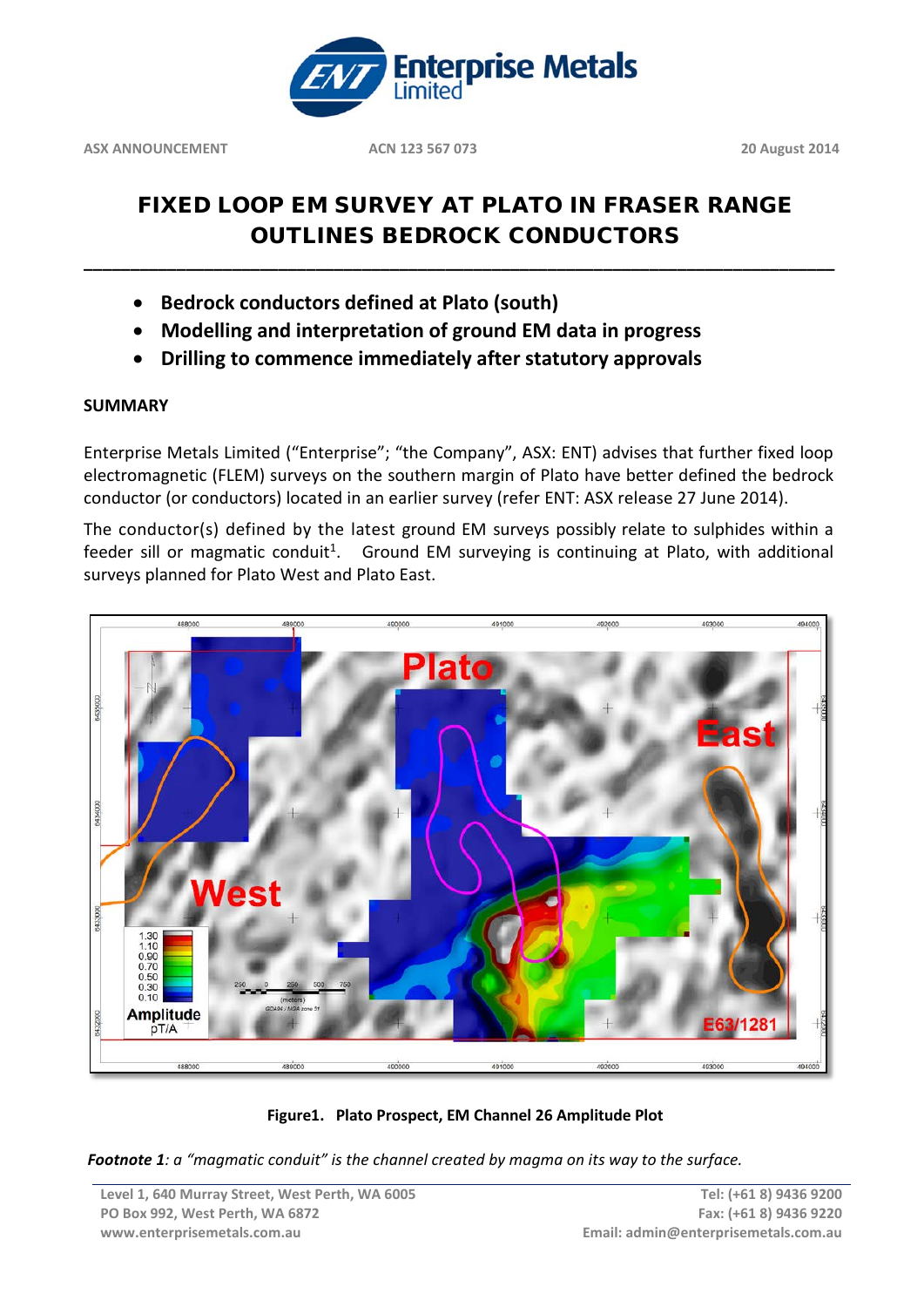#### **SURVEY DETAILS**

Four additional FLEM loops were completed over this southern Plato conductor. The surveys employed a high powered (90 Amp) transmitter. Readings were taken at 50m or 100m station intervals on lines 100m or 200m apart for each loop (1,000m by 1,000m loops). Each station had a minimum of three repeat readings. A total of 25 lines (386 stations) were surveyed (22.8 line km). (refer JORC Table 1 in ENT: ASX release 27 June 2014 for survey specifications).

**\_\_\_\_\_\_\_\_\_\_\_\_\_\_\_\_\_\_\_\_\_\_\_\_\_\_\_\_\_\_\_\_\_\_\_\_\_\_\_\_\_\_\_\_\_\_\_\_\_\_\_\_\_\_\_\_\_\_\_\_\_\_\_\_\_\_\_\_\_\_\_\_\_\_\_\_\_\_\_\_\_**

Interpretation and modelling of the data is being undertaken by specialist consultants, and is expected to be completed within two weeks. Preliminary analysis indicates the data is complex and multiple sources are inferred.



The locations of the new fixed loops (9, 10, 11 and infill loop 11a) are shown in Figure 2 below.

**Figure 2. Plato, New FLEM Survey Locations & Late Time Channel 26 EM Response**

### **COMMENT**

The new data has clearly identified one or more conductive bedrock sources on the southern margin of the Plato Ni-Cu-Co magmatic intrusive.

Previous RC and diamond core drilling some 1,000m to the north intersected disseminated and splashy nickel-copper sulphides in a cumulate textured olivine rich intrusive, hosted within a metagabbro.

Based on the previous drilling and geological setting, the Company considers that this conductive feature, which cuts across Plato, is more likely to be sourced from sulphides within a feeder sill or magmatic conduit, rather than from meta-sediments.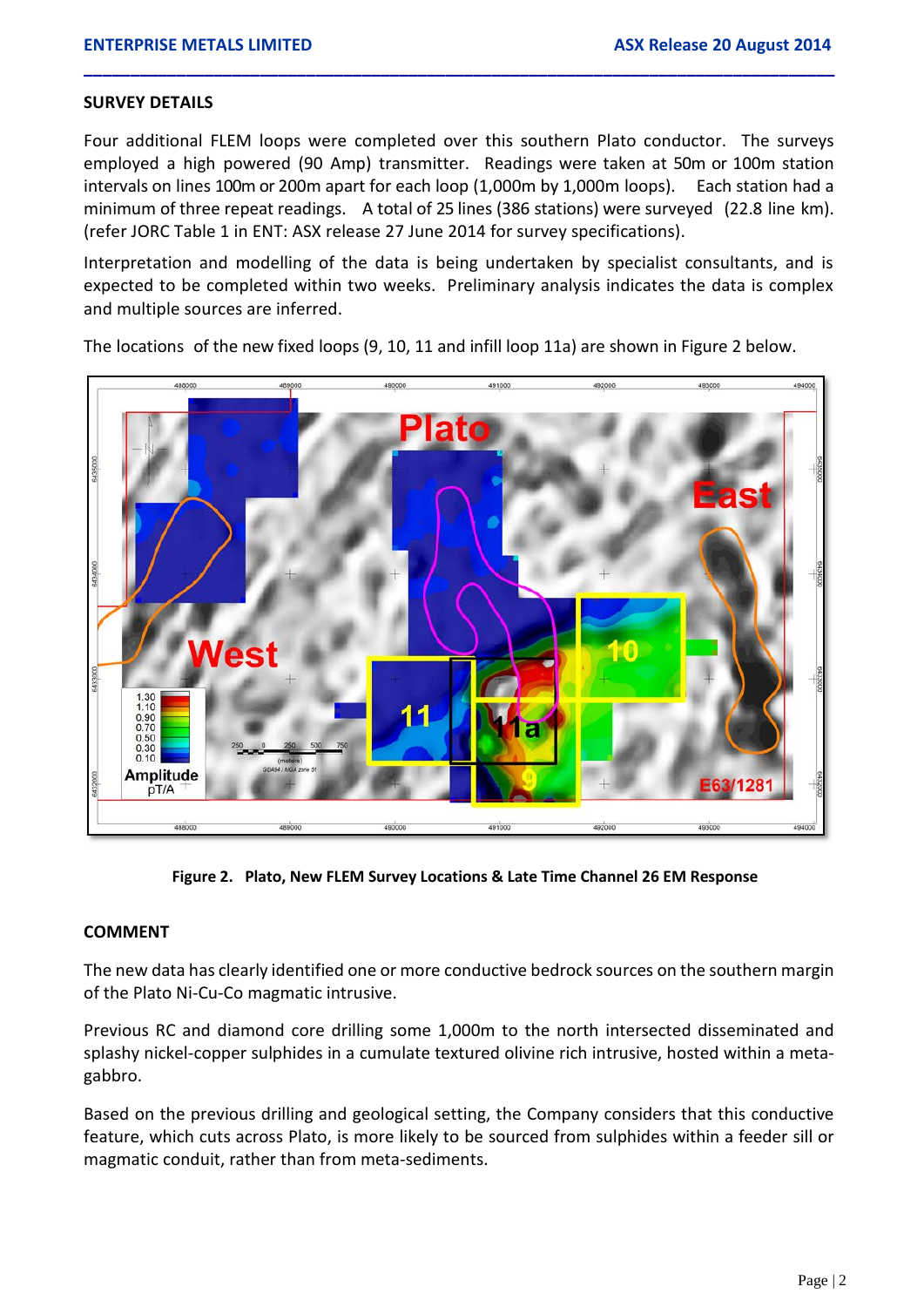### **PLANNED WORK**

Modelling and interpretation of the Plato FLEM data to determine depth and orientation of the conductor(s) is in progress. Ground EM surveys in the vicinity of Plato will continue, and then move north to the other target areas shown in Figure 3.

**\_\_\_\_\_\_\_\_\_\_\_\_\_\_\_\_\_\_\_\_\_\_\_\_\_\_\_\_\_\_\_\_\_\_\_\_\_\_\_\_\_\_\_\_\_\_\_\_\_\_\_\_\_\_\_\_\_\_\_\_\_\_\_\_\_\_\_\_\_\_\_\_\_\_\_\_\_\_\_\_\_**

Statutory approvals including a Program of Work (POW) and Heritage surveys will be required prior to any further drilling.



**Figure 3. Location Plan E63/1281: Existing and Proposed FLEM Surveys over 1st VD Magnetic Image**

**Dermot Ryan Managing Director**